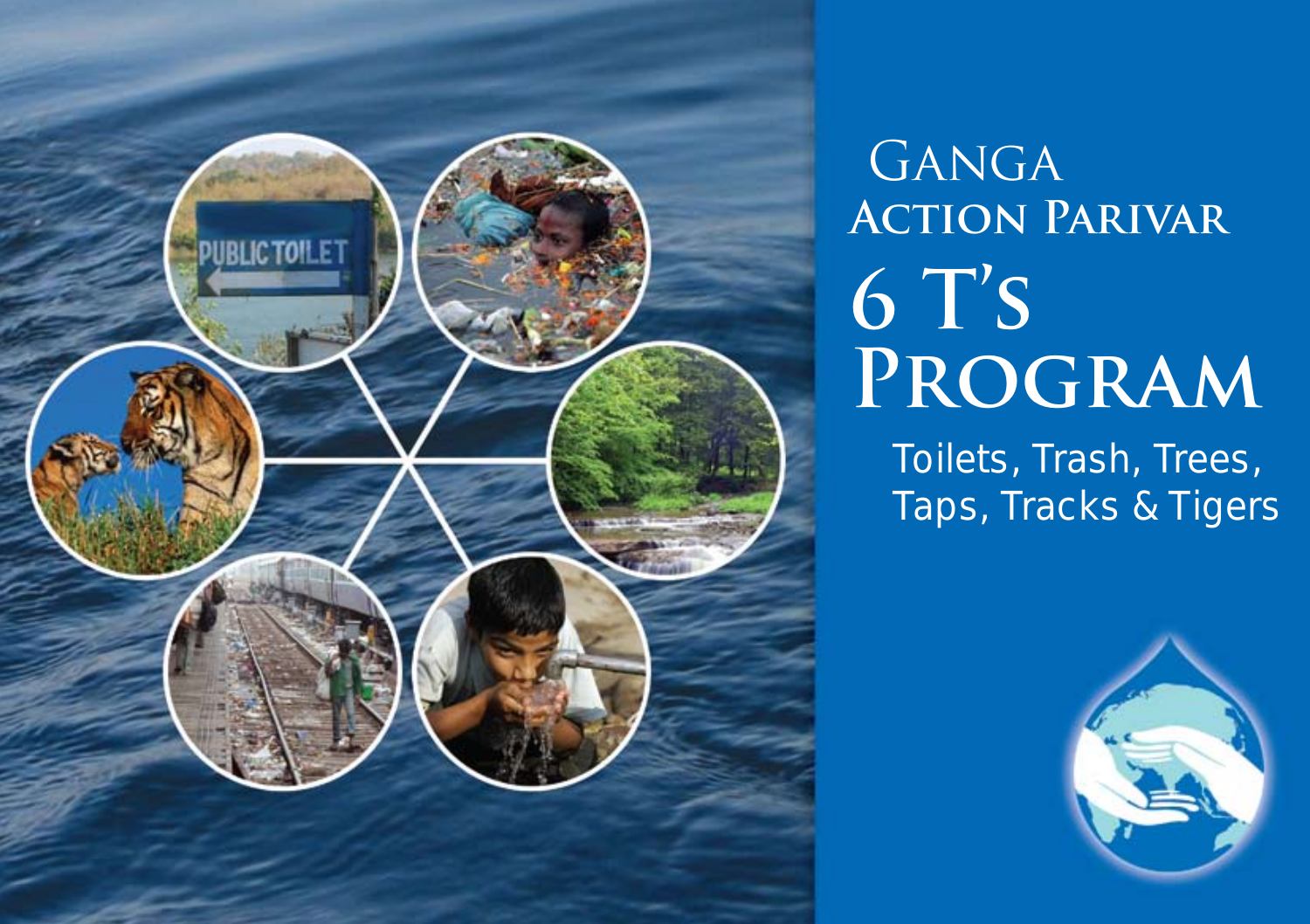## A Lifeline In Trouble The beautiful Ganga is one of the most at-risk rivers in

the world. Every day, some three billion liters of sewage and chemical waste are poured in, threatening the health and lives of millions. Ganga Action Parivar brings together networks and partnerships of the world's eminent researchers, environmentalists, engineers, business leaders and spiritual/religious leaders, as well as members of the general public. Together, we work towards thoughtful solutions to the numerous problems plaguing the Ganga and Her tributaries.

### Ganga Action Parivar

Ganga Action Parivar (GAP) is a family of professionals, engineers, scientists, activists, spiritual leaders, environmental specialists and dedicated volunteers from all across the world dedicated to serving Mother Ganga.

GAP intends to restore, protect and maintain the river Ganga and Her tributaries in their aviral (free-flowing) and nirmal (unpolluted) state and to find workable solutions to the problems of pollution and obstruction.

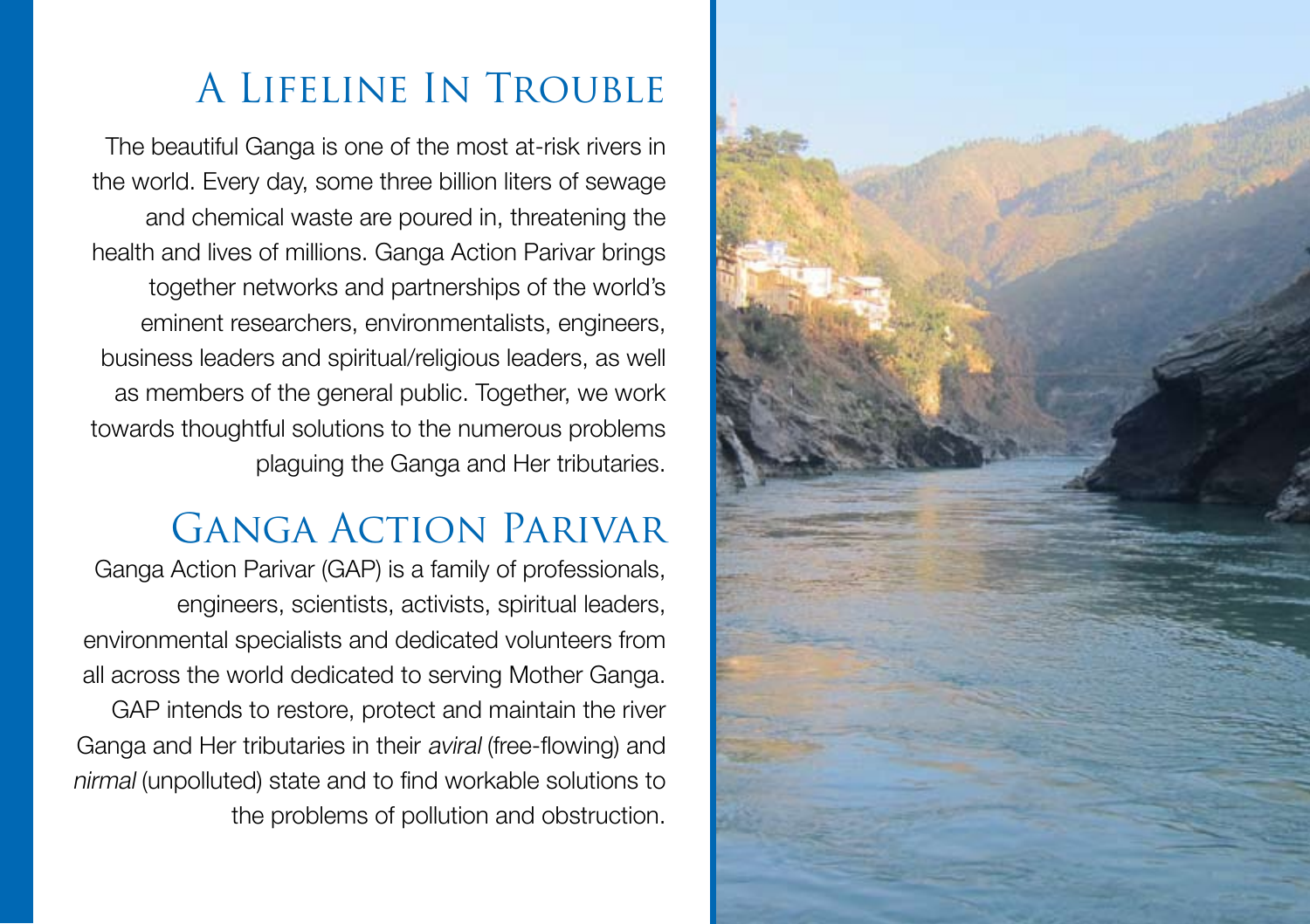# **The 6T's Program**



When Pujya Swami Chidanand Saraswatiji, Founder of Ganga Action Parivar, completed 60 years of life, everyone wanted to give Him birthday presents. He, however, declared that there is nothing He wants, nothing He needs, but that the only gift He would like is for people to commit themselves to the following '6T' program (6T's for six-ty years of life).

Ganga Action Parivar's 6T's program provides a foundation for a cleaner, greener, more sustainable Ganga and environment. Through its comprehensive, interlinked programs, we are working to help the people, animals and ecology of the watershed not only survive, but thrive. In so doing, GAP has identified six categories of outreach that are designed to complement each other:

- Toilets, to provide proper sanitation
- Trash, to provide solid waste management & recycling
- Trees, to help clean and restore the environment
- Taps, to provide clean drinking water
- Tracks, to "green" one of India's most vital networks which connects the entire country
- Tigers, to protect India's endangered wildlife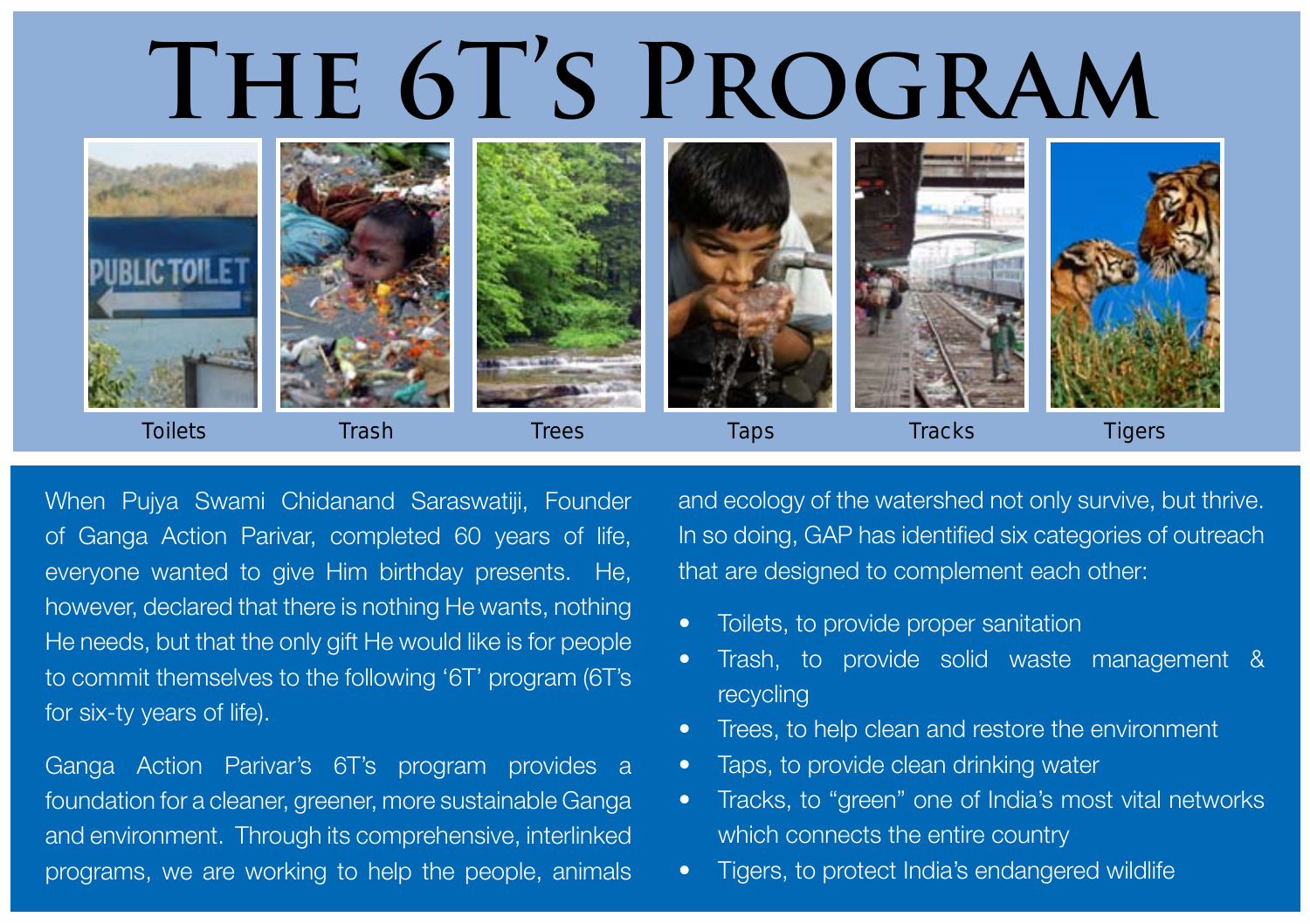### **Toilets**

Some 450 million people live in the Ganga River Basin, many of whom have no sanitary facilities. This is not only embarrassing, but also presents a security threat to women and girls in particular. At the same time, populations are forced to use the Ganga as a toilet out of necessity, fouling Her waters and potentially spreading disease.

#### **What GAP is Doing**

- Working hand-in-hand with local populations, Ganga Action Parivar is working to provide thousands of zero-waste, "bio-digester" toilets in villages and other locations throughout the Ganga River Basin.
- These toilets will not only help keep our National River clean, but will provide safe and healthy fertilizer for organic crops, water for irrigation and methane gas that can power entire villages.
- Educating the public about the importance of ecofriendly sanitation as well as bio-digester-related village empowerment and environmental leadership programs for women and girls

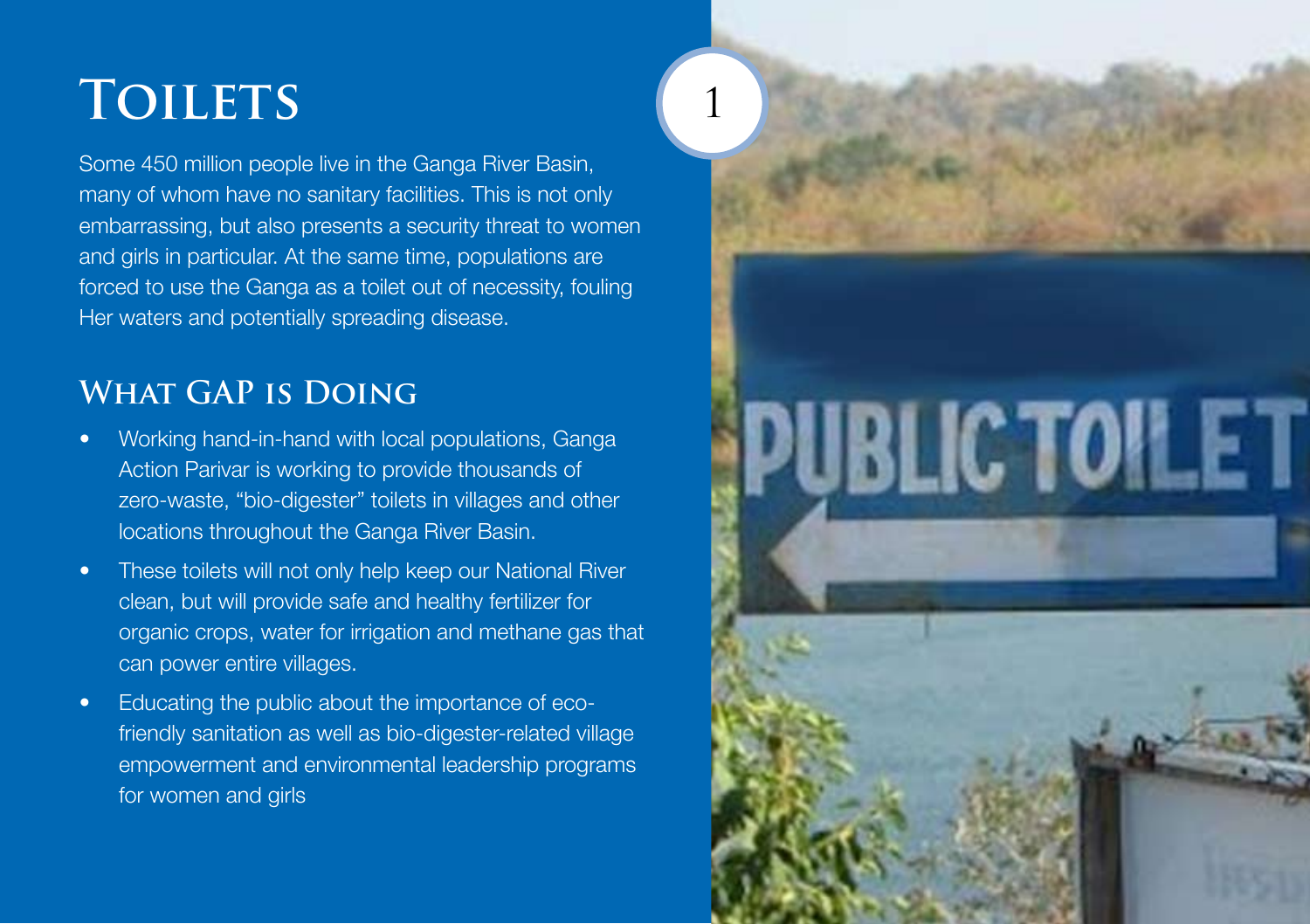

### **Trash**

In the Ganga River Basin, trash is often disposed of directly in, or near the river, endangering wildlife, plants, and human populations, while also spoiling the appearance of what should be pristine waters. Ganga Action Parivar is working to remove existing pollution (namely, solid waste) along the banks of Ganga, Her tributaries and the surrounding environment, preventing this waste from washing into the rivers and choking life from them, as well as preventing the waste from leaching its harmful chemicals into the soil and groundwater.

#### **What GAP is Doing**

- Working with local municipalities, NGOs and people to find sustainable solutions to effectively manage solid waste, such as installing and maintaining dustbins, setting up composting and recycling systems and more
- Conducting mass awareness campaigns to motivate populations and visitors to properly dispose of their waste before it reaches the Ganga
- Campaigning for and distributing eco-friendly alternatives to plastic and polythene, such as reusable water bottles and cloth or jute bags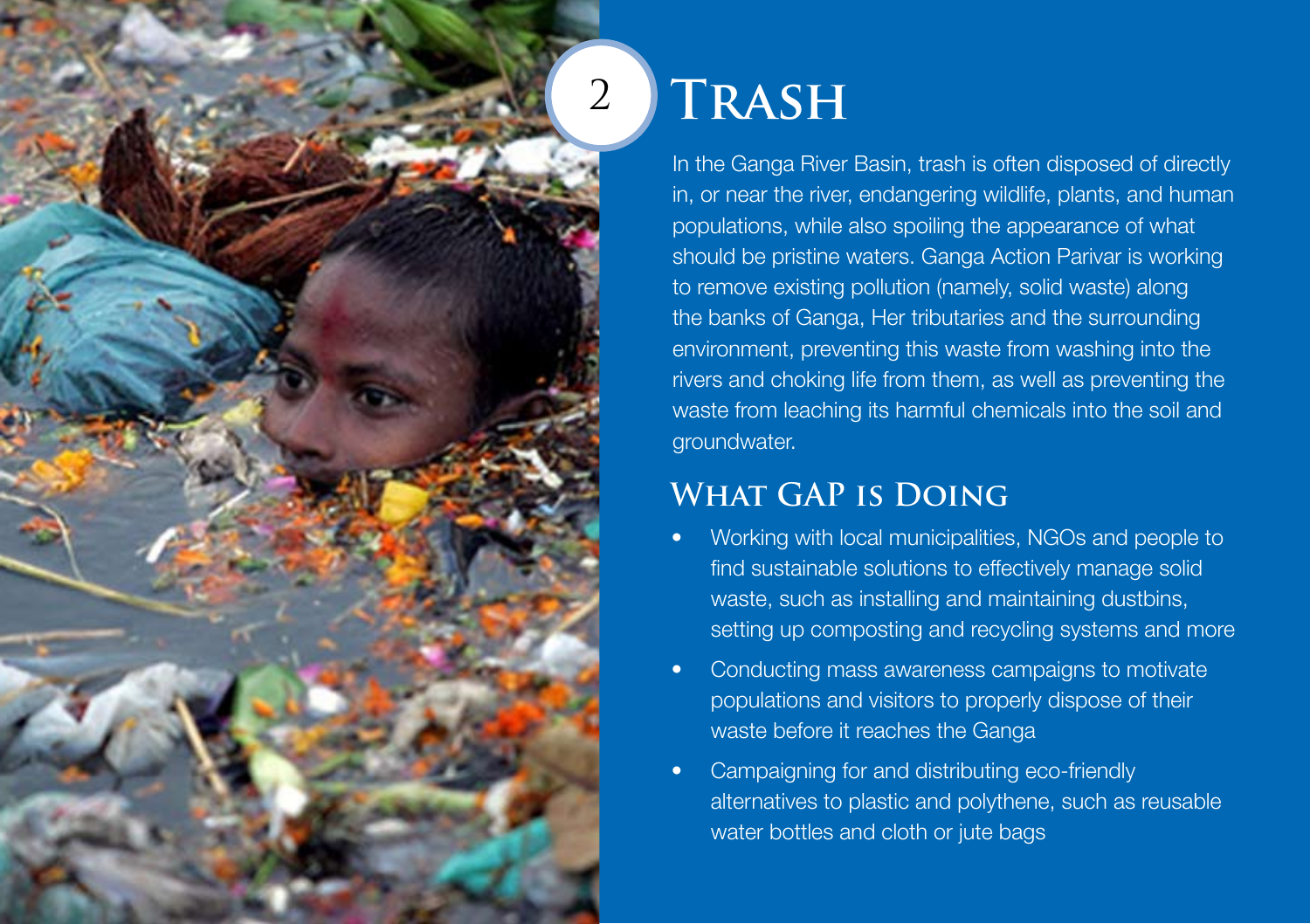

### **Trees**

Trees are crucial to life, providing shade, oxygen and fruit. Their roots prevent erosion of soil, while also helping to prevent landslides. Their leaves release 90% of their water into the air, adding crucial levels of humidity to the environment. Yet, to meet the needs of rapidly expanding populations, far too many have been cut down, robbing the Ganga River Basin of its key benefactor.

#### WHAT GAP IS DOING

- Planting and maintaining thousands of trees and other plants as a direct response to help rejuvenate the environment, mitigate erosion, arrest deforestation and global warming, and create a virtual "oxygen bank" to improve and restore the air quality
- The types of trees being planted are those which will not only provide shade for all, but will also help uplift local communities by providing valuable fruit, medicines and financial viability.
- Working with NGOs to create "Green" Crematoriums, which use less wood per cremation, saving countless trees from being cut every year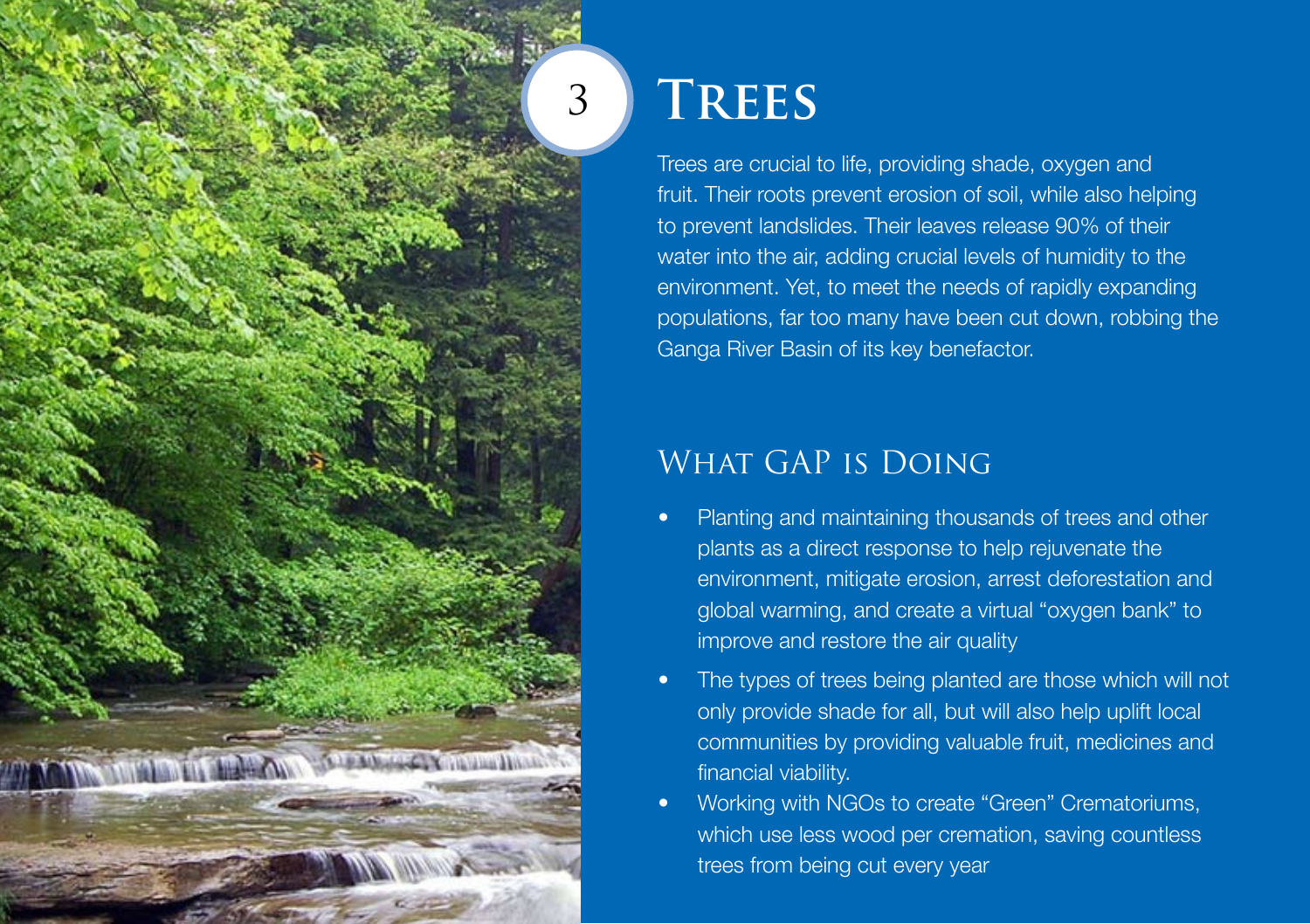### **Taps**

Access to clean and safe drinking water is a basic human right. Yet, in India alone, thousands of children die, and many more are sickened, by waterborne diseases such as typhoid, dysentery and cholera. Hundreds of villages along the banks of Ganga have no access to fresh, clean, safe drinking water. Adding to the problem are contaminated and shrinking groundwater tables alongside untamed pollution in the Ganga.

#### WHAT GAP IS DOING

- Working to provide taps to the rural poor, as well as water filtration systems
- Installing taps for clean water in all toilet blocks that GAP builds
- Educating the public about water conservation and advocating for proper water management, both in personal use and in farming practices, and promoting alternative water management systems such as rainwater harvesting, preservation of natural water bodies, and groundwater recharging, so that there is enough clean water for everyone

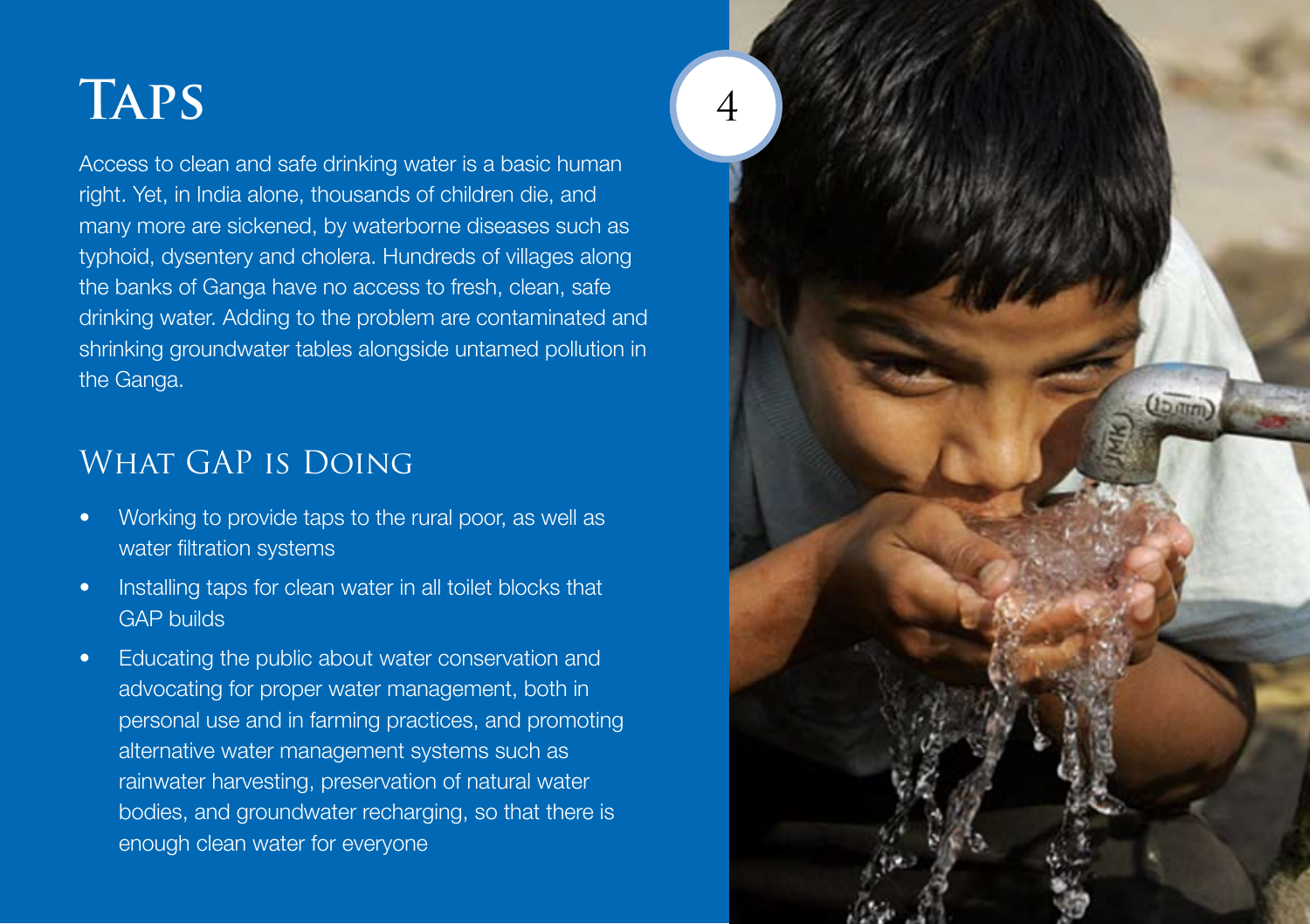### **Tracks**

The Indian train network is one of the most impressive in the world, yet also one of the dirtiest. All along the lengths of the train tracks, garbage is thrown carelessly along the tracks, including plastic and polythene which pollute the environment and endangers wildlife. Many tracks have become like open sewers, as waste from the trains is emptied directly onto the tracks, and railway stations often lack proper sanitation as well.

#### WHAT GAP IS DOING

- Working with the Ministry of Railways to clean the tracks of the train system and install eco-friendly toilets on all trains and in train stations
- Working with the Ministry of Railways to create a special train named "Jai Gange Express" which will run along the course of Ganga from Rishikesh to Gangasagar. The train will be filled with information and inspiration on the significance of Ganga and how to protect and preserve Her sacred waters.

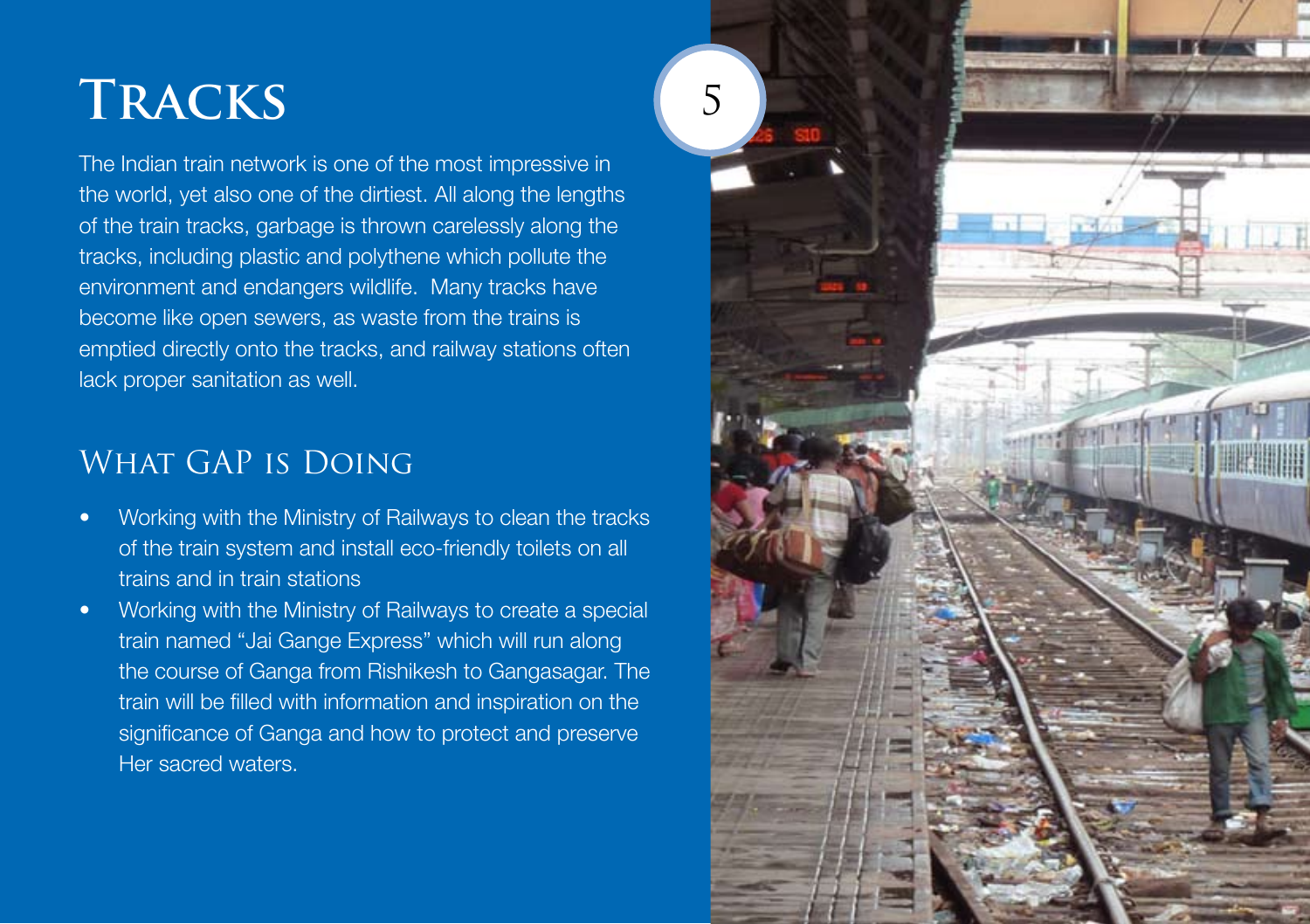### 6

Under Ganga Action Parivar's 6T's program, "Tigers" stands for all endangered animals inhabiting the Ganga River Basin. One of the reasons the tigers and other species in India are threatened is due to the loss and destruction of their natural habitat. Thus, we are committed to protecting and preserving the natural habitat of tigers and other wild animals, thereby saving their lives and also saving our natural resources.

#### WHAT GAP IS DOING

**Tigers**

- Working side-by-side with conservation groups, GAP provides education and awareness programs, enabling populations and visitors to better understand the fragile nature of the Ganga River Basin's ecosystem.
- As a result, all people become protectors of their own environments, enabling nature's creatures to flourish as they should.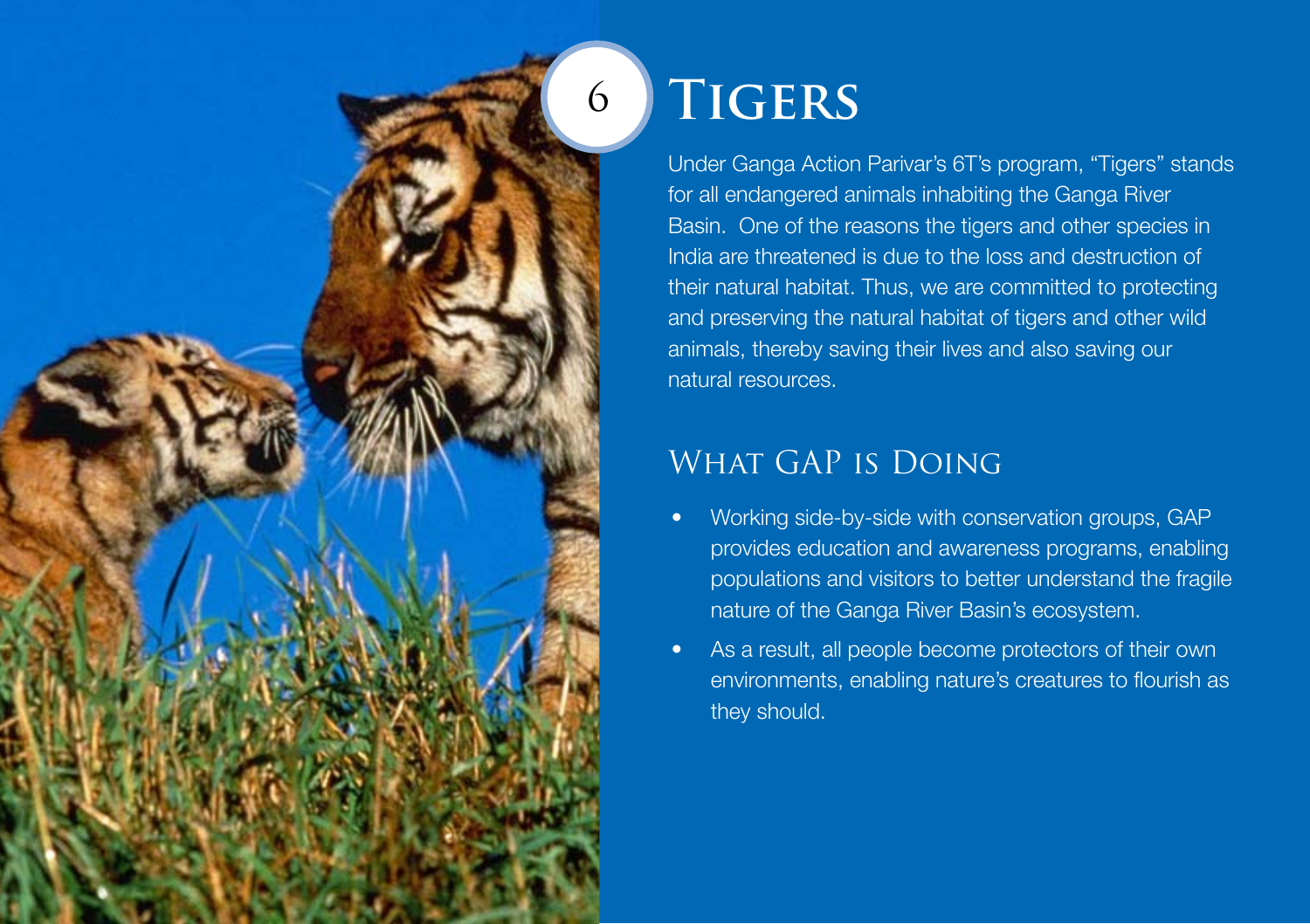# **How YOU Can Help!**

Join the movement to restore our river Ganga and Her tributaries to their *aviral* (free-flowing) and *nirmal* (unpolluted) states and to protect and maintain the sanctity of the waters. Be a part of the family and engage in meaningful dialogue and positive action,

and implement working solutions to the issues facing Mother Ganga.

Become a volunteer today wherever you live, and meet other inspiring members who are taking up these important initiatives in your community. Remember each one should reach ten, so be sure to reach out to your family, friends and community members to get involved and be the change! Together we can!

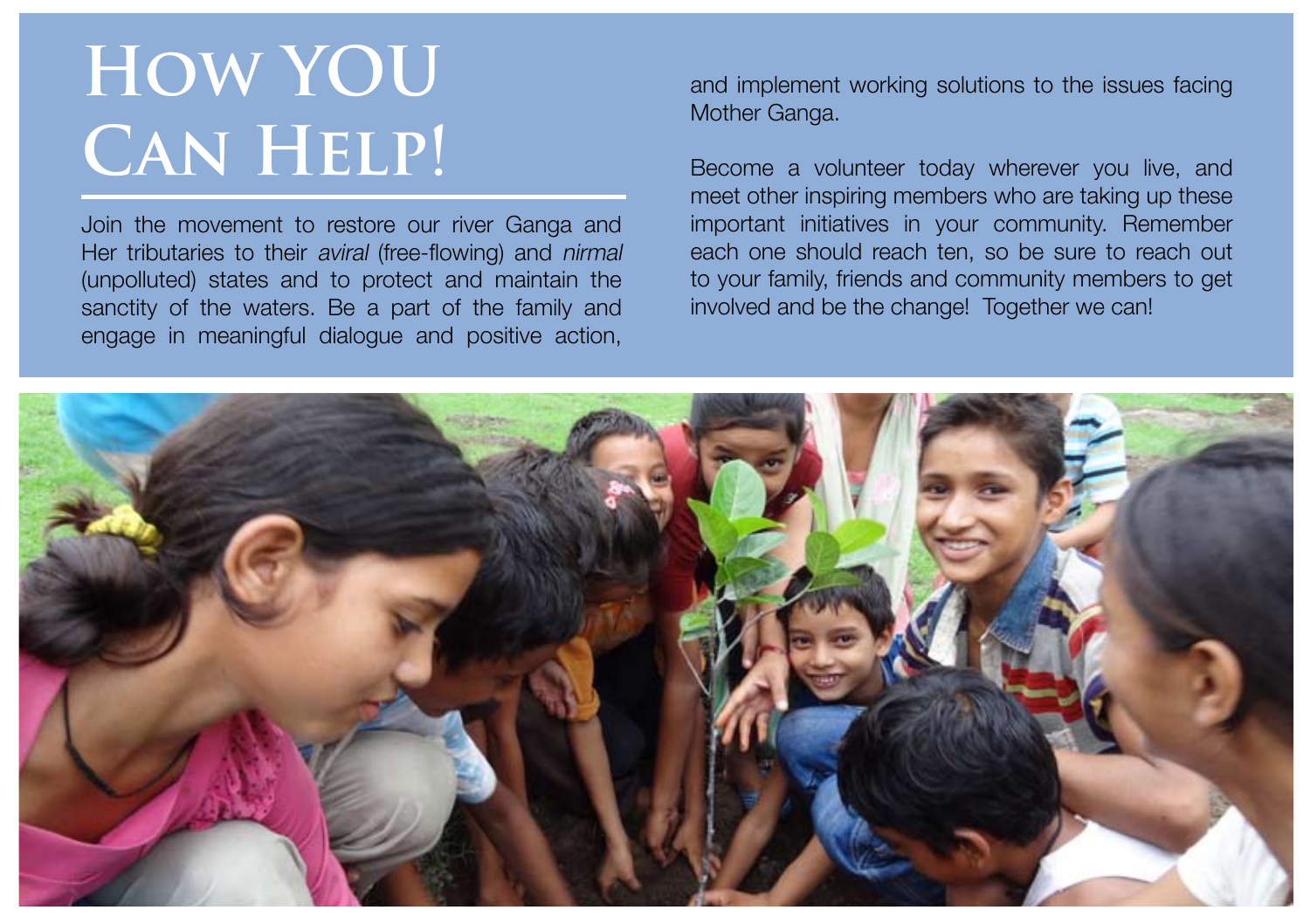### There are numerous ways to help! Some ideas include:



Bring 6T's to your area! GAP is planting trees, building eco-friendly toilets and much more along the length of Ganga's banks, and needs help in local areas to bring this plan to fruition!



Come volunteer with GAP! Meet other inspiring members of the family, participate in GAP events, and help us be the change!



Organize local tree plantations and clean-ups! Bring together your community to plant trees, clean-up trash or do other activities which help restore our rivers and our environment!



Organize your school, group or **business to help!** All organizations can play an important role to protect the environment. Organize events, plantations, clean-ups and other activities with your group!











Learn to live "green" every day, and don't pollute! Use eco-friendly products instead of materials like plastic and polythene, try to save water and electricity, and always use a trash bin!

Reach out to friends and family to join the cause! Help educate your family, friends and community to learn about the issues, and inspire them to get involved and be the change!

Buy local and buy organic! Educate others about the importance of organic food for ourselves and for the environment! Join the organic movement!

Share your ideas with GAP! Help find sustainable, lasting solutions for all the issues that face Ganga and Her tributaries. All skills, expertise, professions and ideas can help!

Donate! Donations raised will go towards GAP's many projects. Adopt a tree, adopt a toilet! Donate specific items for these projects, such as trees, building materials, mobiles, and more!